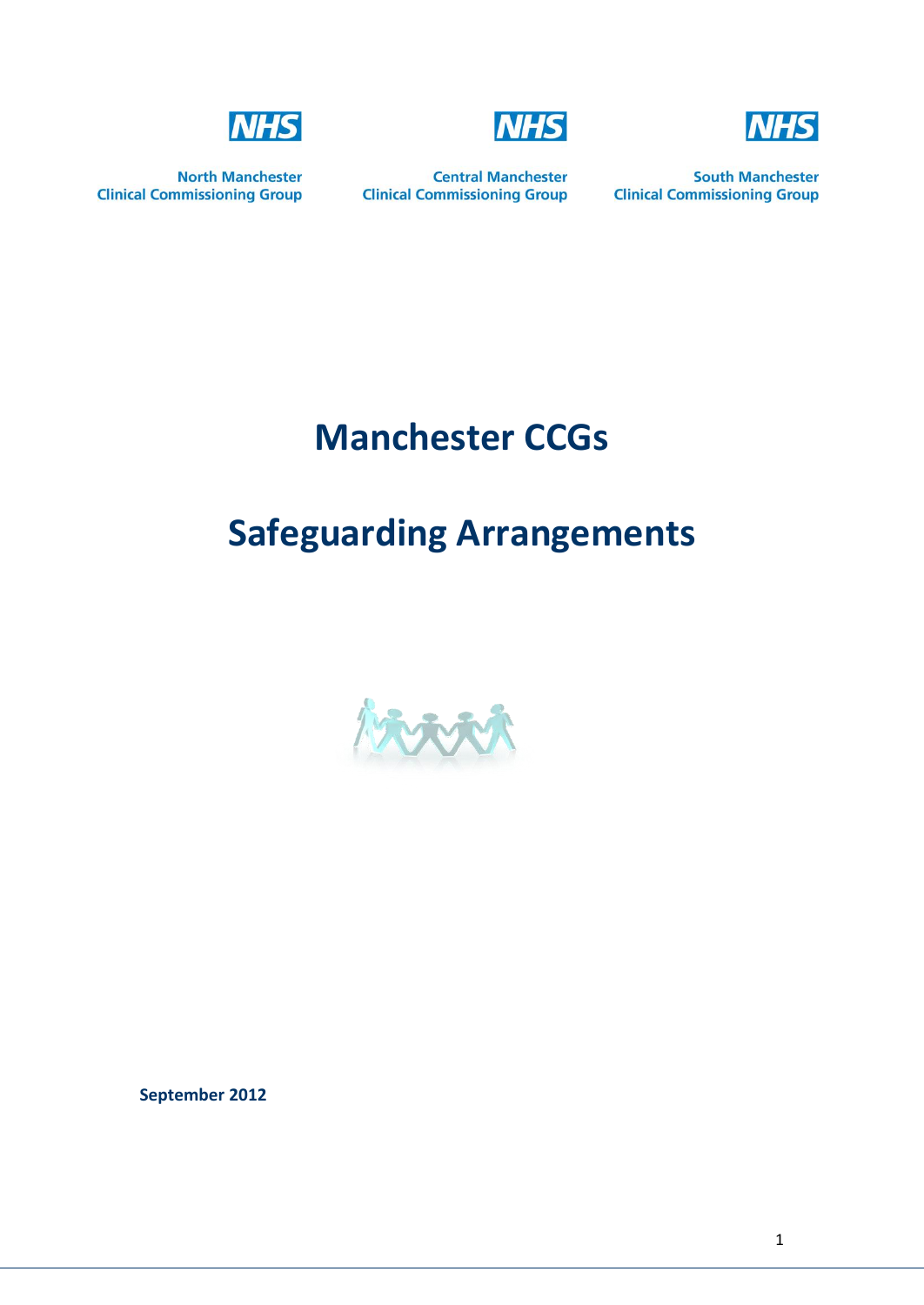#### **SAFEGUARDING CHILDREN: RESPONSIBILITIES AND GOVERANCE ARRANGEMENTS**

#### **Introduction**

This paper sets out the arrangements that have been agreed across the 3 Manchester CCGs in order to ensure duties and responsibilities to safeguard children and adults at risk are fully compliant, safe and effective. There is a citywide safeguarding strategy that demonstrates this commitment further.

The paper clarifies the accountability and governance arrangements, roles and responsibilities, access to designated specialists, training plans, policies and procedures and performance monitoring arrangements.

#### **Context**

Safeguarding is central to the quality of care and patient safety. The NHS Outcomes Framework (Dept. of Health, 2010), emphasises its importance in the following domains:

- Domain 4: Ensuring people have a positive experience of care.
- Domain 5: Treating and caring for people in a safe environment and protecting them from avoidable harm.

The Care Quality Commission's *Essential Standards for Quality and Safety* (2010) sets specific outcomes for safeguarding and safety as a requirement for registration for all providers of NHS care. Commissioners have responsibilities to address failures of care in addition to the responsibilities of the CQC. Where the CQC take enforcement action, commissioners have a key role in managing the impact this has on the local health economy. .

## **Definitions**

Safeguarding and promoting the welfare of children is defined as:

- Protecting children from maltreatment;
- Preventing impairment of children's health or development;
- Ensuring that children are growing up in circumstances consistent with the provision of safe and effective care; and
- Undertaking that role so as to enable those children to have optimum life chances and to enter adulthood successfully.

Safeguarding adults involves a range of additional measures taken to protect patients in the most vulnerable circumstances, patients that are currently defined within *No Secrets* (DH 2000) as 'vulnerable adults'. This may be due to illness, impaired mental capacity, physical or learning disability or frailty brought about by age or other circumstance.

Safeguarding adults includes:

- Prevention of harm and abuse through the provision of high quality care;
- Effective responses to allegations of harm and abuse in line with local guidance;
- Using learning to improve services to patients.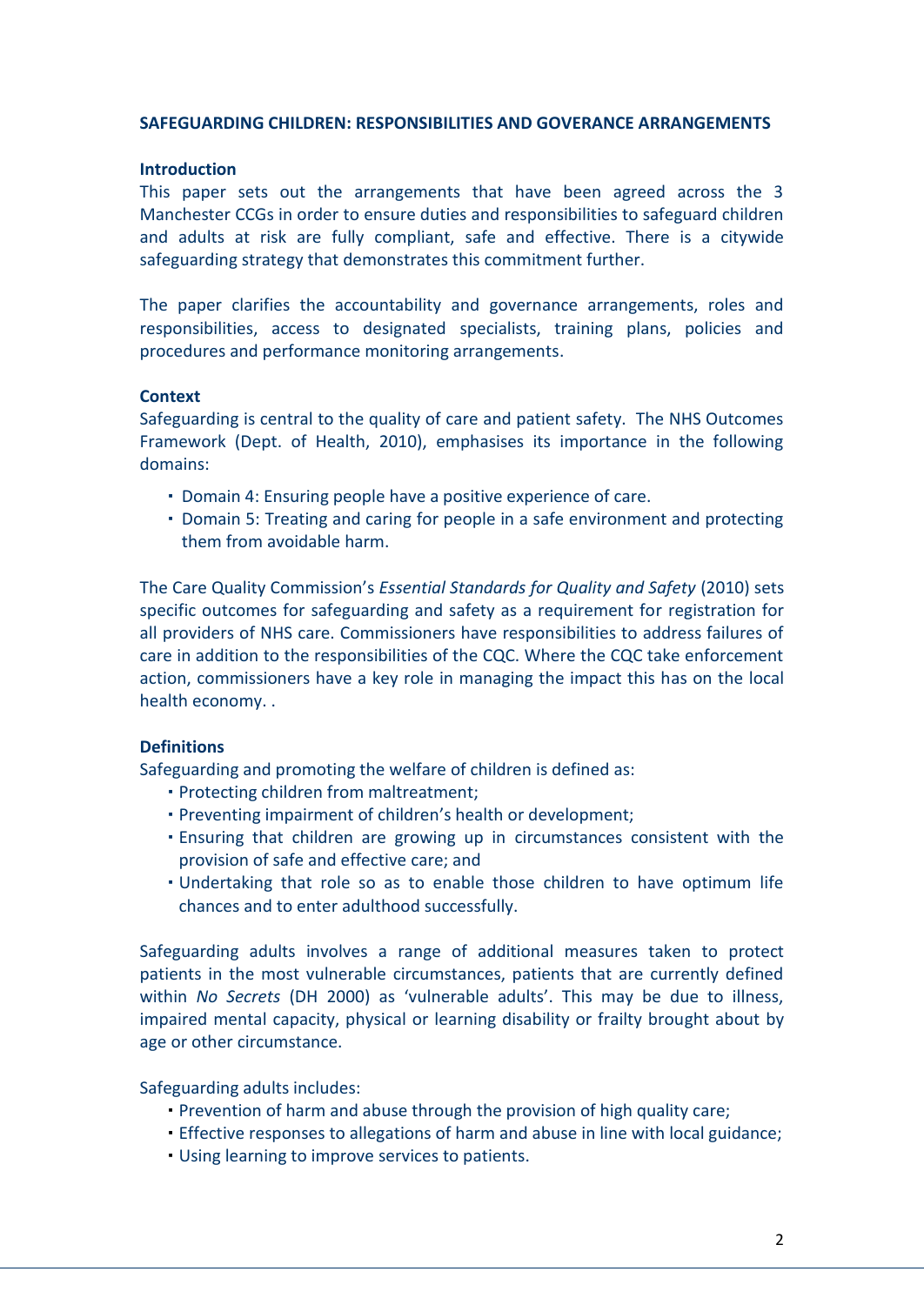## **Statutory Duties, Legislation and Guidance – Safeguarding Children**

Section 11 of the Children Act 2004 places a duty on key persons and bodies to make arrangements to ensure that in discharging their functions, they have regard to the need to safeguard and promote the welfare of children. Section 11 identifies a range of agencies to which this duty applies, including NHS bodies.

Section 11 duty means that NHS bodies must make arrangements to ensure two things:

- that their functions are discharged having regard to the need to safeguard and promote the welfare of children;
- that the services they contract out to others are provided having regard to that need.

*Working Together to Safeguard Children,* statutory guidance 2012, describes what organisations must have in place:

- A clear line of accountability and governance within and across organisations for the commissioning and provision of services designed to safeguard and promote the welfare of children;
- A board-level lead to take senior leadership responsibility for the organisations safeguarding arrangements;
- A culture of listening to and engaging in dialogue with children and taking account of their wishes and feelings both in individual decisions and the establishment or development and improvement of services;
- Arrangements to share relevant information;
- Appropriate supervision and support for staff, including undertaking safeguarding training;
- A designated doctor and nurse for safeguarding children and for looked after children (and a designated doctor for unexpected death's in childhood);
- Safe recruitment procedures in place;
- Effective inter-agency working to safeguard and promote the welfare of children.

#### **Legislation, Regulations and Guidance - Safeguarding Adults at risk**

People have fundamental rights contained within the Human Rights Act 1998. Commissioners as public bodies have statutory obligations to uphold these rights and protect patients who are unable to do this for themselves. Other legislation particularly relevant to safeguarding adults includes:

- Equality Act 2010
- Mental Capacity Act 2005
- Safeguarding Vulnerable Groups Act 2006
- Mental Health Act 1983.
- NHS Act 2006

The *No Secrets* (DH 2000) sets out the standards for the NHS for multi-agency working to safeguard vulnerable adults. Whilst it is the Local Authority who is the lead agency, other agencies such as health, police and housing all have responsibilities with regard to safeguarding vulnerable adults.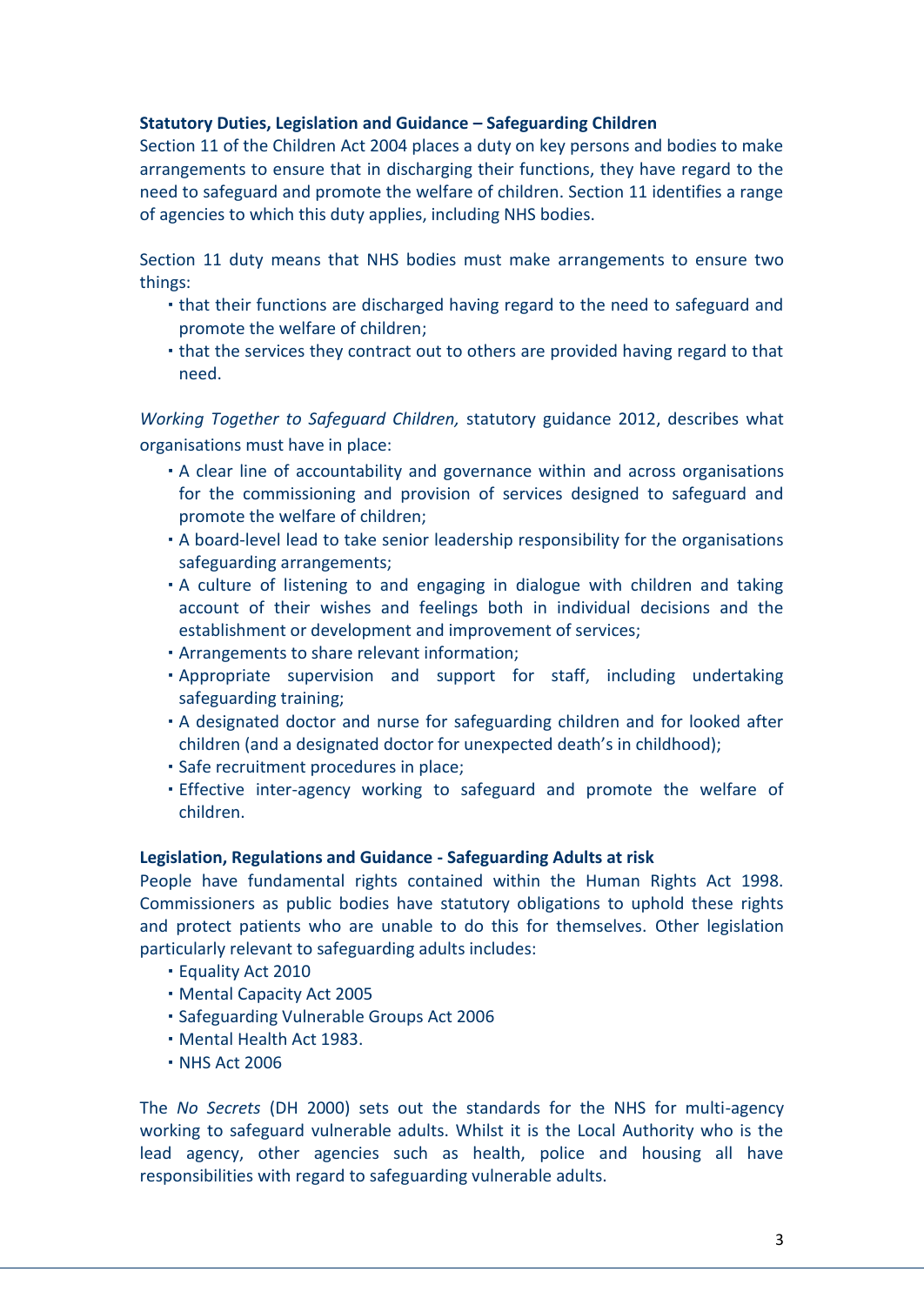The Department of Health guidance *Safeguarding Adults: The Role of NHS Commissioners* (March 2011) sets the expectation that NHS commissioners must work proactively with all contractors and service providers to ensure safeguarding arrangements are in place that maintain the safety and well being of those adults who are contractually under the care of the NHS.

There are six fundamental actions expected of NHS commissioners for safeguarding adults:

- 1. Safeguarding adults is a fundamental part of the commissioning strategy.
- 2. Systems and processes are in place that set safeguarding adults into all parts of the commissioning cycle.
- 3. Systems and processes are in place that enables assurance to be sought as to the appropriateness of a provider's safeguarding arrangements; and to address failures of care with providers.
- 4. A strong leadership (strategic and operational) and a safe, competent and capable workforce.
- 5. To work collaboratively with the Local Safeguarding Adult Board, patients and key partner agencies to create safeguards for patients.
- 6. To ensure accountability and use learning to bring about improvement

## **ARRANGEMENTS ACROSS THE 3 CCGS**

## **Accountability**

The 3 Accountable Officers remain ultimately accountable for safeguarding in their CCGs.

The CCGs have ensured they are Laming compliant with a clear and unambiguous line of accountability to the Accountable Officers. This has been achieved by the Executive Nurse /Executive Director for safeguarding leading safeguarding on each board and also managing the designated professionals. The designated professionals have direct access to the Accountable Officers.

To strengthen safeguarding further each CCG has a lead GP for safeguarding on its board.

There is one safeguarding team (adults and children) shared across the 3 CCGs in a hosted arrangement; access to expertise has been strengthened and is felt to be sufficient although this will be kept under continuous review.

## **Governance**

The 3 Manchester CCGs must demonstrate that they are meeting their responsibilities to safeguard and promote the welfare of children in accordance with the Children Act (2004). In addition they need to demonstrate they are cooperating and complying with the Manchester Safeguarding Children Board.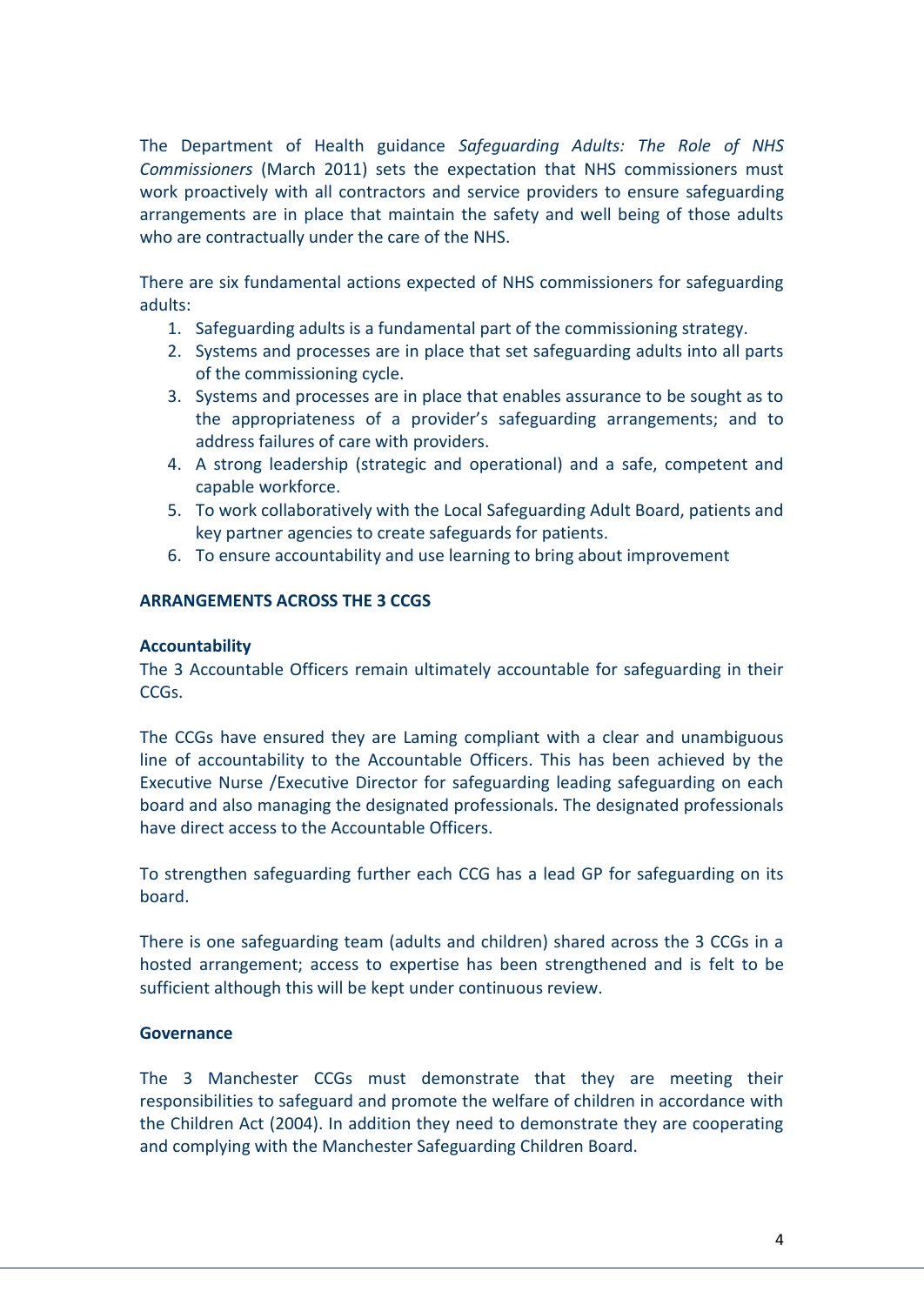The 3 Manchester CCGs must demonstrate that they are meeting the requirements of commissioners as detailed in the DH guidance document 2011 and all other responsibilities contained in guidance and legislation. In addition they need to demonstrate they are cooperating and complying with the Manchester Safeguarding Adult Board.

A citywide Safeguarding Governance Group has been agreed to strengthen current reporting arrangements so as to ensure sufficient time and focus is given to this shared priority.

This group is to be chaired by the Executive Nurse/Lead Director for safeguarding. It will report directly into the 3 CCG Boards.

The safeguarding children and adult boards are linked into this structure with representation via the Executive Nurse supported by the designated professionals.

Reporting to the Safeguarding Governance Group are the various clinical safeguarding groups including the professional advisory sub group (designated and named professionals) and the GP safeguarding children and adult steering groups, and a commissioner/ provider group covering the large providers.

The 3 CCGs have worked together to agree a safeguarding strategy which will be monitored via this governance structure along with other priorities including recommendations from serious case reviews.

Each CCG is ensuring that safeguarding is a thread that is pulled through the entire business - safeguarding is a standing item on their quality groups.

## **Roles and Responsibilities**

The ultimate accountability for safeguarding sits with the Accountable Officers of the CCGs. Any failure to have systems and processes in place to protect children and vulnerable adults in the commissioning process, or by providers of health care that the CCGs commission would result in failure to meet statutory and non-statutory constitutional and governance requirements.

The CCGs must establish and maintain good constitutional and governance arrangements with capacity and capability to deliver safeguarding duties and responsibilities, as well as effectively commission services ensuring that all service users are protected from abuse and neglect.

The NHS National Commissioning Board will monitor compliance with safeguarding as required in the authorisation document (and any superseding guidance). The following section details specific roles and responsibilities.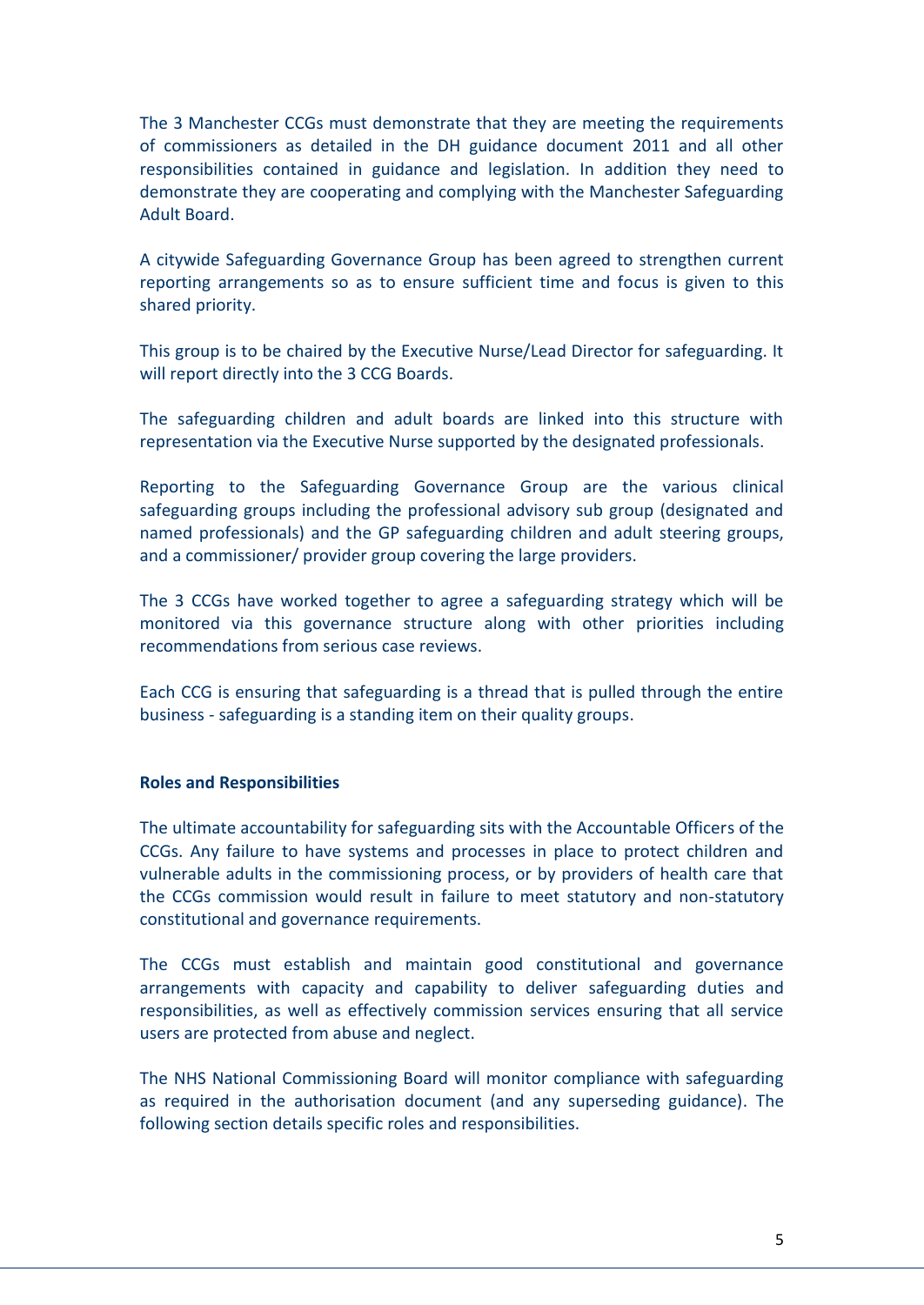## **Accountable Officer Role**

- To ensure that the health contribution to safeguarding and promoting the welfare of children and vulnerable adults is discharged effectively across the whole local health economy through the organisation's commissioning arrangements.
- To ensure that the organisation not only commissions specific clinical services but exercises a public health responsibility in ensuring that all services users are safeguarded from abuse or the risk of abuse.
- To ensure that safeguarding is identified as a key priority area in all strategic planning processes.
- To ensure that safeguarding is at the forefront of service planning including collaboration with the Health and Wellbeing Board and Health Watch.
- To ensure that safeguarding is integral to clinical governance and audit arrangements.
- To ensure that all health providers from whom services are commissioned have comprehensive single and multi-agency policies and procedures for safeguarding which are in line with the Local Safeguarding Children and Adult Board procedures, and are easily accessible for staff at all levels.
- To ensure that all contracts for the delivery of health care include clear standards for safeguarding; these standards are monitored thereby providing assurance that service users are effectively safeguarded.
- To ensure that staff directly or indirectly employed by the CCG are aware of their roles and responsibilities for safeguarding and know who to act on concerns in accordance with the Local Children and Adult Safeguarding Boards policies and procedures.
- To ensure the CCG co-operates with the Local Authority in the operation of the Local Safeguarding Children Board (LSCB) and Local Safeguarding Adult Board (LSAB).
- To ensure that all health organisations with whom the CCG has commissioning arrangements have links with their LSCB and LSAB; that there is appropriate representation at an appropriate level of seniority; and that health workers contribute to multi-agency working.
- To ensure that any system and processes that include decision making about an individual patient (e.g. funding panels) takes account of the requirements of the Mental Capacity Act 2005; this includes ensuring that actions and decisions are documented in a way that demonstrates compliance with the Act.

#### **CCG Board Lead with responsibility for safeguarding**

The Accountable Officers have devolved specific responsibilities to the Executive Nurse who is the safeguarding board lead for all 3 CCGS; importantly this position is strengthened by the existence of a GP safeguarding lead on each of the 3 CCG boards. The role and responsibilities include:

 Membership of the Manchester Safeguarding Children's Boards (MSCB) and Manchester Safeguarding Adult Board (MSAB). The MSCB and MSAB are the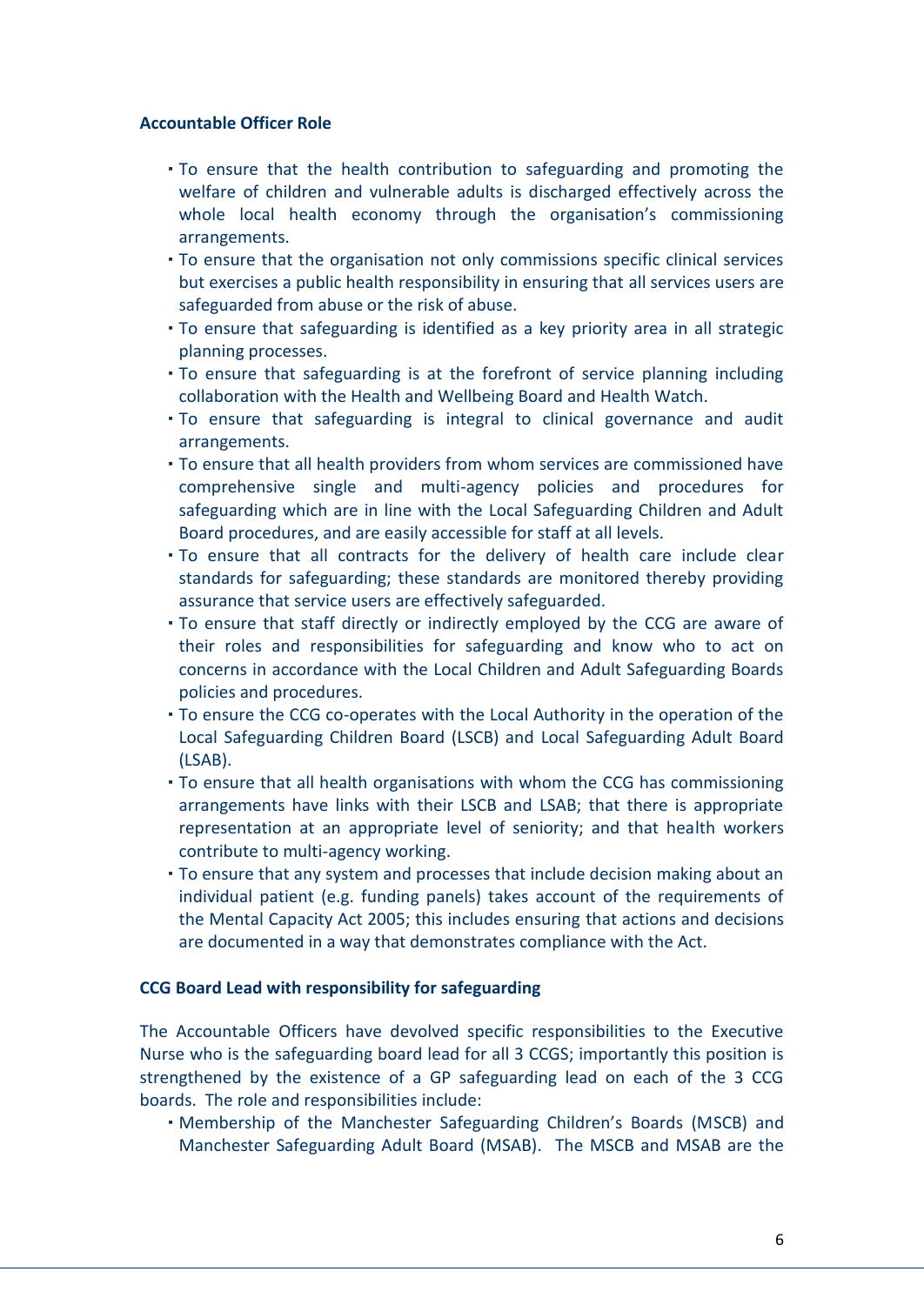key mechanism for agreeing how local organisations will effectively co-operate to safeguard and promote the welfare of children and vulnerable adults.

- To ensure the CCGs fulfill statutory safeguarding children duties and safeguarding adult responsibilities incorporating the role of the Mental Capacity Lead for the CCG Board.
- To ensure that safeguarding is and remains a priority in the CCGs.
- To ensure that the CCGs meet the statutory duty to ensure that all health providers from whom it commissions services have robust single and multi agency policies and procedures in place to safeguard and promote the welfare of children and protect vulnerable adults from abuse or the risk of abuse.
- To ensure health providers are linked to safeguarding adult and children boards.
- To ensure that service specifications drawn up by CCGs, as commissioning organisations, include clear service standards for safeguarding children and vulnerable adults; these service standards are monitored thereby providing assurance that safeguarding standards are met.
- To ensure sufficient access to the expertise of the designated professionals for safeguarding children and adults at risk, Looked After Children, and a paediatrician for unexpected deaths in childhood.
- To provide executive oversight and monitoring of statutory processes including quality assurance and executive sign off for Serious Case Reviews, Serious Untoward Incidents in safeguarding.
- Implementing the safeguarding objectives at CCG Level set out by the CNO of the National Commissioning Board.
- To ensure patient, public and partnership engagement in safeguarding matters
- To ensure that the CCG has management and accountability structures that deliver safe and effective services in accordance with statutory, national and local guidance for safeguarding and children looked after.
- To ensure that service plans/specifications/contracts/invitations to tender etc. include reference to the standards expected for safeguarding children and vulnerable adults.
- To ensure that safe recruitment practices are adhered to in line with national and local guidance and that safeguarding responsibilities are reflected in all job descriptions.

#### **The Executive Nurse's portfolio in addition to the above includes:**

- Managerial responsibility for the Designated Professionals.
- Chairing a citywide Safeguarding Governance Group to ensure agreed priorities are met and systems are safe and effective and risks identified and managed.
- Ensuring that Safeguarding is a standing agenda item on joint boards/forums.

#### **Designated professionals**

Designated professionals are highly trained clinicians within the field of safeguarding. These are statutory post holders. The designated doctor and nurse take a strategic, professional lead on all aspects of the health service contribution to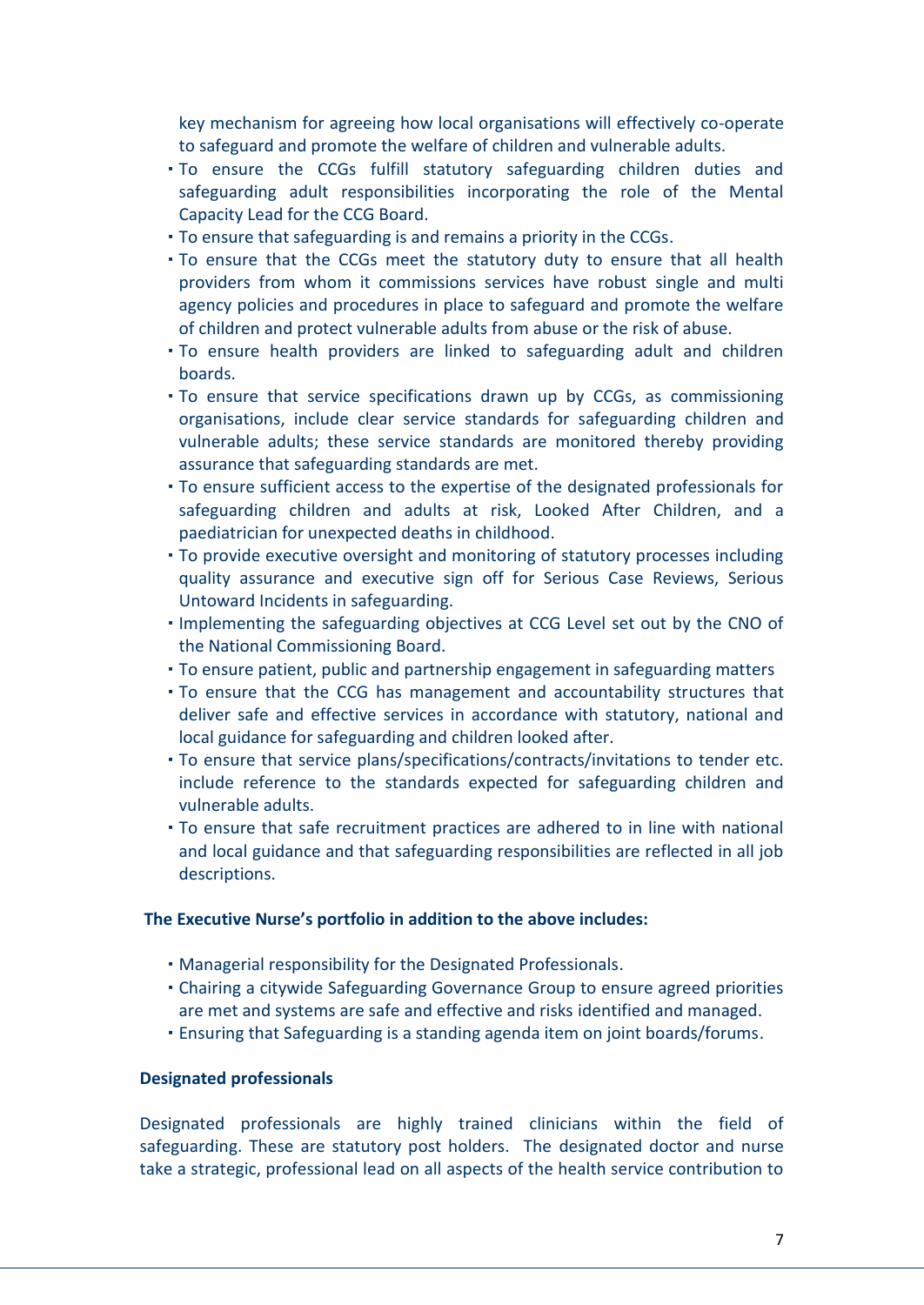safeguarding across the CCG areas, which includes all providers. They are a vital source of professional advice on safeguarding matters to: the CCGs, health professionals particularly named safeguarding health professionals in provider settings, local authority departments and the safeguarding boards.

The Consultant/Designated Nurse in Manchester manages an integrated safeguarding team. The roles of the designated professionals include:

- Supporting the CCGs to fulfil statutory safeguarding duties effectively, efficiently and economically in relation to safeguarding children, Looked After Children and adults at risk.
- Specialist clinical input to support the CCGs in the management of allegations made against staff.
- Managing the wider risks that the CCGs face relating to adult and children's safeguarding, including MAPPA and MARAC.
- Leading and co-ordinating Serious Case Reviews/Management Reviews/Domestic Homicide Reviews following the death or serious incident concerning children and adults.
- Clinical expertise on Serious Case Review panels and ensuring due statutory functions are adhered to and discharged by NHS providers.
- Ensuring good clinical governance, patient safety frameworks and methods to capture and act upon patient experience and feedback are in place, including ensuring their provider organisations are reporting incidents appropriately and implementing the learning from analysis of incident data.
- Producing the statutorily required commissioning overview reports following safeguarding deaths and serious incidents.
- Providing expert safeguarding advice and support to inform commissioning and the development of services.
- Independent clinical challenge to: Local Government, Criminal Justice agencies and NHS providers and commissioners regarding safeguarding; and providing the NHS perspective for adult and children's safeguarding.
- Play an important role in promoting, influencing and developing relevant training, on both a single and inter-agency basis, to ensure the training needs of health staff are addressed.
- Co-ordination of the NHS contribution to joint inspections of services
	- $\cdot$  COC
	- Ofsted
	- Local Council inspections of care providers
	- CCG inspections of care providers
- Specialist clinical advisors to Local Councils, Greater Manchester Police, Safeguarding Boards for Adults, Safeguarding Boards for Children, NHS providers and a range of wider partners.

## **CCG Individual Staff Members**

- To be alert to the potential indicators of abuse or neglect for children and adults and know how to act on those concerns in line with local guidance.
- To undertake training in accordance with their roles and responsibilities as outlined by the training frameworks of the LSCB and LSAB so that they maintain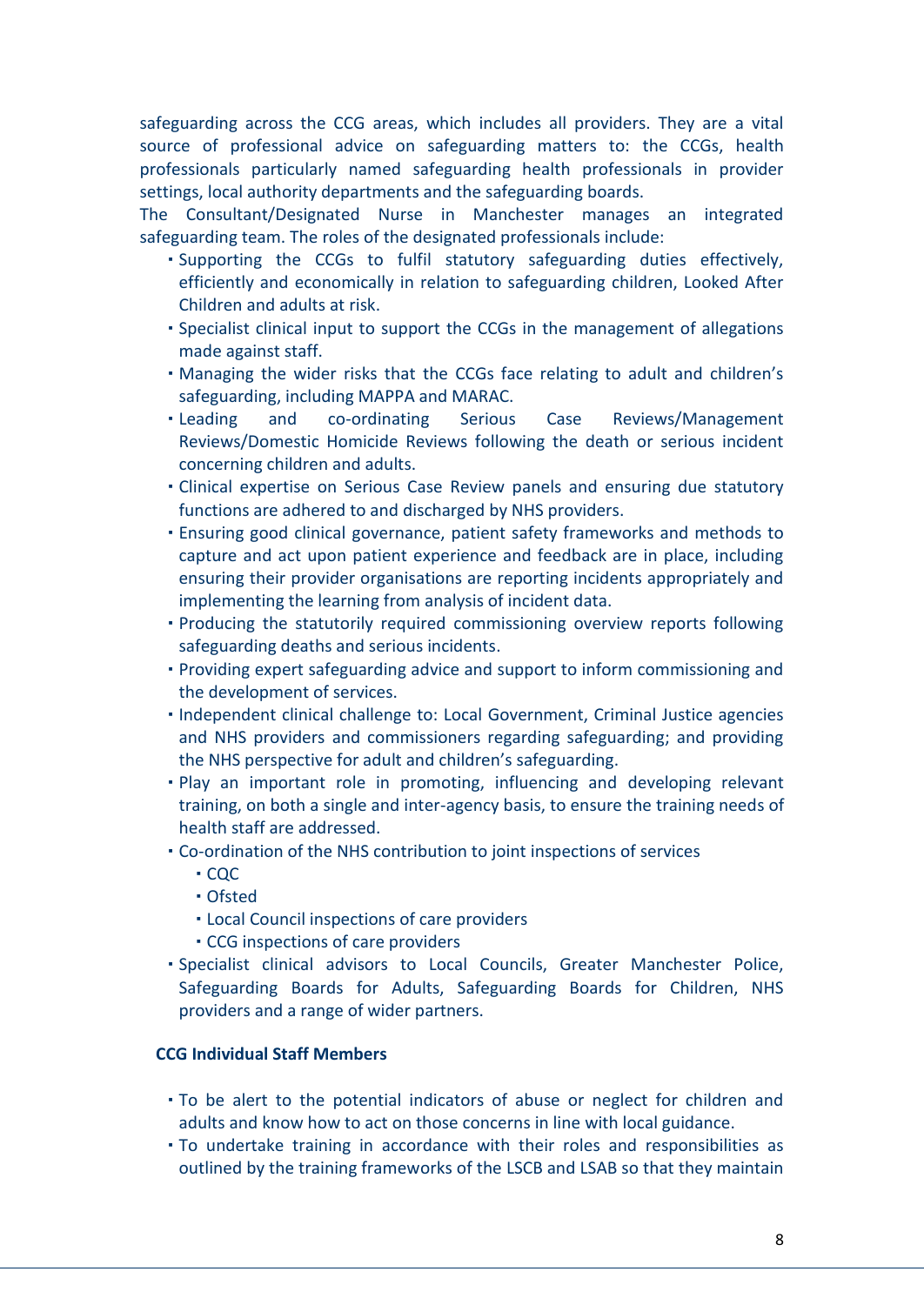their skills and are familiar with procedures aimed at safeguarding children and adults at risk.

- Understand the principles of confidentiality and information sharing in line with local and government guidance.
- All staff contribute, when requested to do so, to the multi-agency meetings established to safeguard children and adults at risk.

#### **GP Member practices**

 GP member practices will take account of the safeguarding standards. Compliance with the standards will be subject to audit and scrutiny (this will be supported by the designated professionals and the Commission Support Unit).

#### **Manchester Safeguarding Children and Adult Boards**

The CCGs will be represented on both boards by the Executive Director of Nursing as safeguarding board lead for the 3 CCGs. The designated professionals will provide the expertise and advice to the boards and the Executive Nurse.

#### **Access to safeguarding specialists**

The 3 CCGs are sharing a Safeguarding Team of specialists. The CCGs have strengthened this team with additional resource for adult safeguarding.

This means that there is now an integrated team covering safeguarding adults and children. The team is lead by a Consultant/Designated Nurse in safeguarding who is managed by the Executive Nurse/Safeguarding lead for the 3 CCGs.

All statutory posts are in place (including those within our providers).

## **Training**

The 3 CCGs have adopted the GM safeguarding collaborative training framework which outlines roles and responsibilities.

#### **Our plans to deliver are as follows:**

#### **The 3 CCGs at a strategic/organisational level:**

- Strategic leader safeguarding training delivered by Edgehill University Dec 2012.
- 3 CCGs have nominated to attend: Accountable Officers, Clinical Commissioning Officers, Executive Nurse/safeguarding lead, board level lead GPs for safeguarding.
- Safeguarding Workshop Delivered by the designated safeguarding professionals to CCG Board members and CCG staff - outlining roles, responsibilities and accountabilities of a commissioning CCG. A workshop will be held annually, with regular briefings in between.
- (November 2012 South CCG, December 2012 Central CCG, January 2013 North CCG).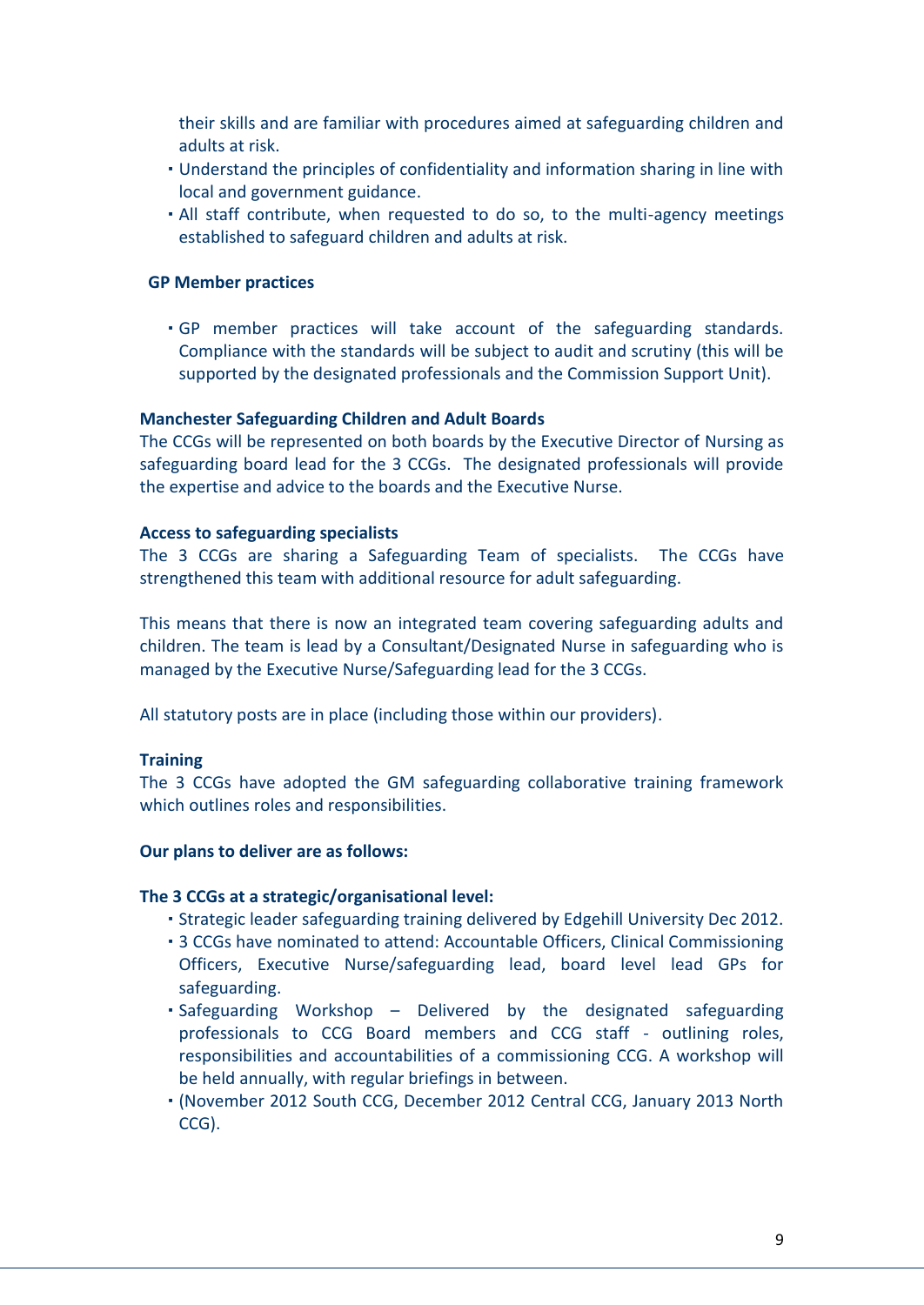Plans to train staff in safeguarding recognition, response and referral are already well established and are in line with national guidance as follows: (the same standards apply to our providers and we monitor their training performance).

#### **Safeguarding Children Training:**

(Taken from Intercollegiate document Royal Colleges 2010, and ChiMat 2012)

#### **Non Clinical Staff - Level 1**

 All non-clinical staff working in healthcare settings who have infrequent contact with children, young people and/or parents/carers who may become aware of possible abuse or neglect.

This will be achieved by e learning and applies to all CCG staff

## **Clinical staff – Level 2**

 All clinical staff who have regular contact or have a period of intense but irregular contact with children, young people and/or parents/carers.

This will be achieved by workshops/seminars/sessions in GP practices and is already well established.

## **[Clinical staff -](http://www.chimat.org.uk/safe/training/m/level3) Level 3**

 All clinical staff working with children, young people and/or their parents/carers and who could potentially contribute to assessing, planning, intervening and reviewing/evaluating the needs of a child or young person and parenting capacity where there are safeguarding/child protection concerns.

This will be achieved via multiagency training and specific health service training.

## **Safeguarding Team**

## **Named professionals - Level 4**

Specialist safeguarding roles - named professionals

#### **Designated Professionals - Level 5**

Specialist safeguarding roles, designated professionals and professional advisors

## **Experts – Level 6**

Experts in this context could be a clinical expert (clinician with specialist skills and knowledge) and/or a court appointed expert.

The levels described above apply to members of the safeguarding team who are specialist clinicians in safeguarding. The levels are achieved via conferences/multiagency training/specialist courses and modules and attendance at workshops and clinical networks.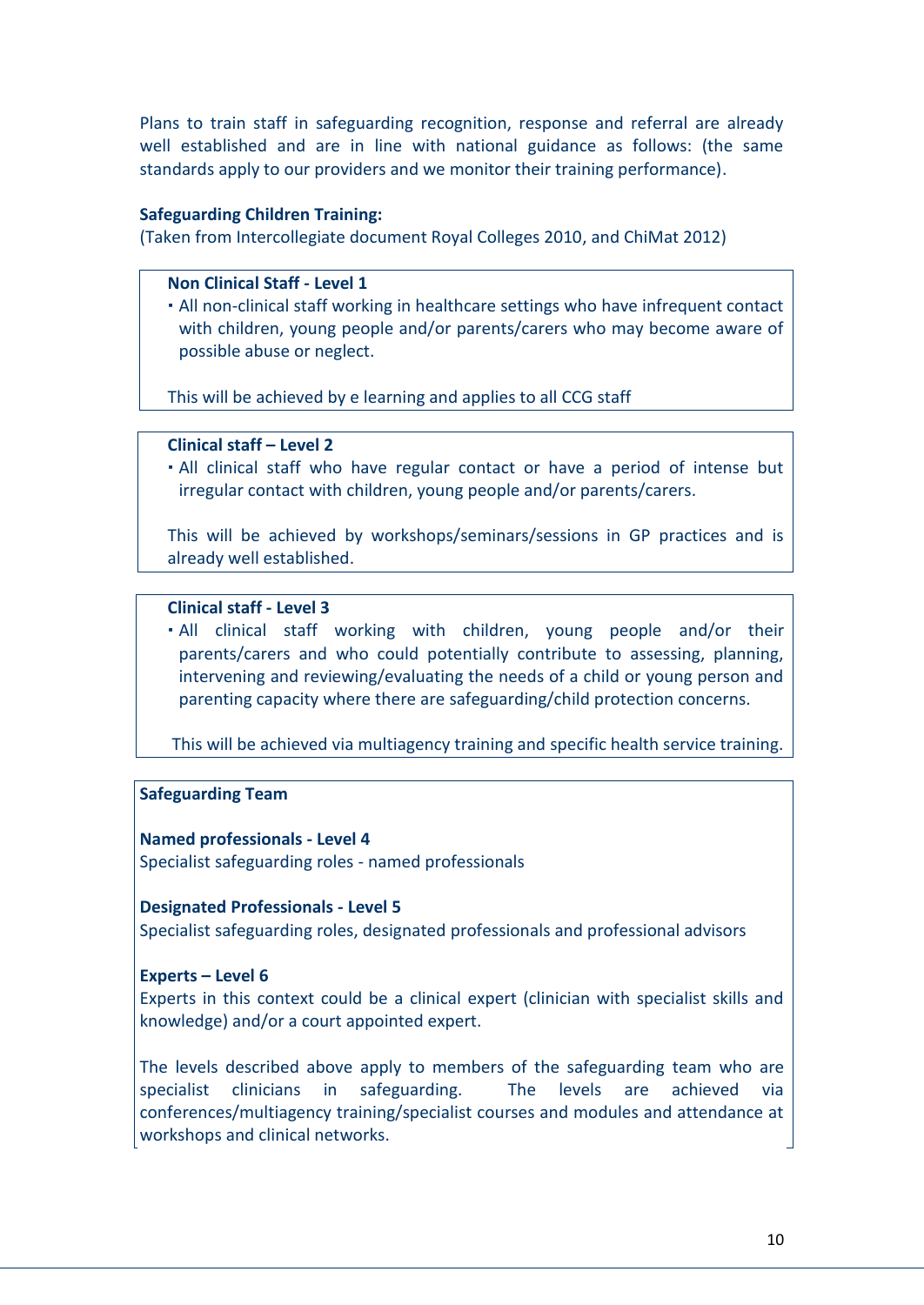#### **Safeguarding Adults Training**

All staff working within health services are expected to have Level 1 Safeguarding Vulnerable Adult Training which ensures they can recognise signs and symptoms of abuse and report abuse in line with local policy.

This is achieved via e learning as basic awareness.

Additional further training, including Achieving Best Evidence training, Mental Capacity Act training and training relating to the deprivation of liberty safeguards is dependent upon an individual's role and functions and should be included in an individual's appraisal and objectives. Advanced level training is also available.

#### **Policies and procedures**

The CCGs have been working with the GM safeguarding clinical collaborative to harmonise policies and procedures that existed across the PCTs and these will be adopted by the Manchester CCGs.

The CCGs have adopted the procedures agreed with the safeguarding boards which include the Mental Capacity Act policy agreed in collaboration with the local authority.

Practice guidance will be made available to staff through training and web links covering what to do if you are concerned about a child or adult, information sharing, managing allegations, supervision and contact details.

Staff will be made aware of the procedures through training, briefings and web links.

## **Assurance/Performance monitoring**

The NHSNW safeguarding policy and audit tool is attached to all contracts and providers complete this annually, progress on actions is monitored throughout the year.

Each of our large providers have agreed to a safeguarding standard set by the children and adult safeguarding board and they cooperate fully with these audits which are scrutinised by the designated professionals.

For children's safeguarding we have been working to a 3 year PAF with our providers and have several safeguarding CQUINS aimed at pushing up performance around lessons from serious case reviews and other priorities – with a particular emphasis on impact and quality.

We also have several safeguarding adult CQUINS.

We are currently working with GM colleagues on establishing safeguarding KPIs